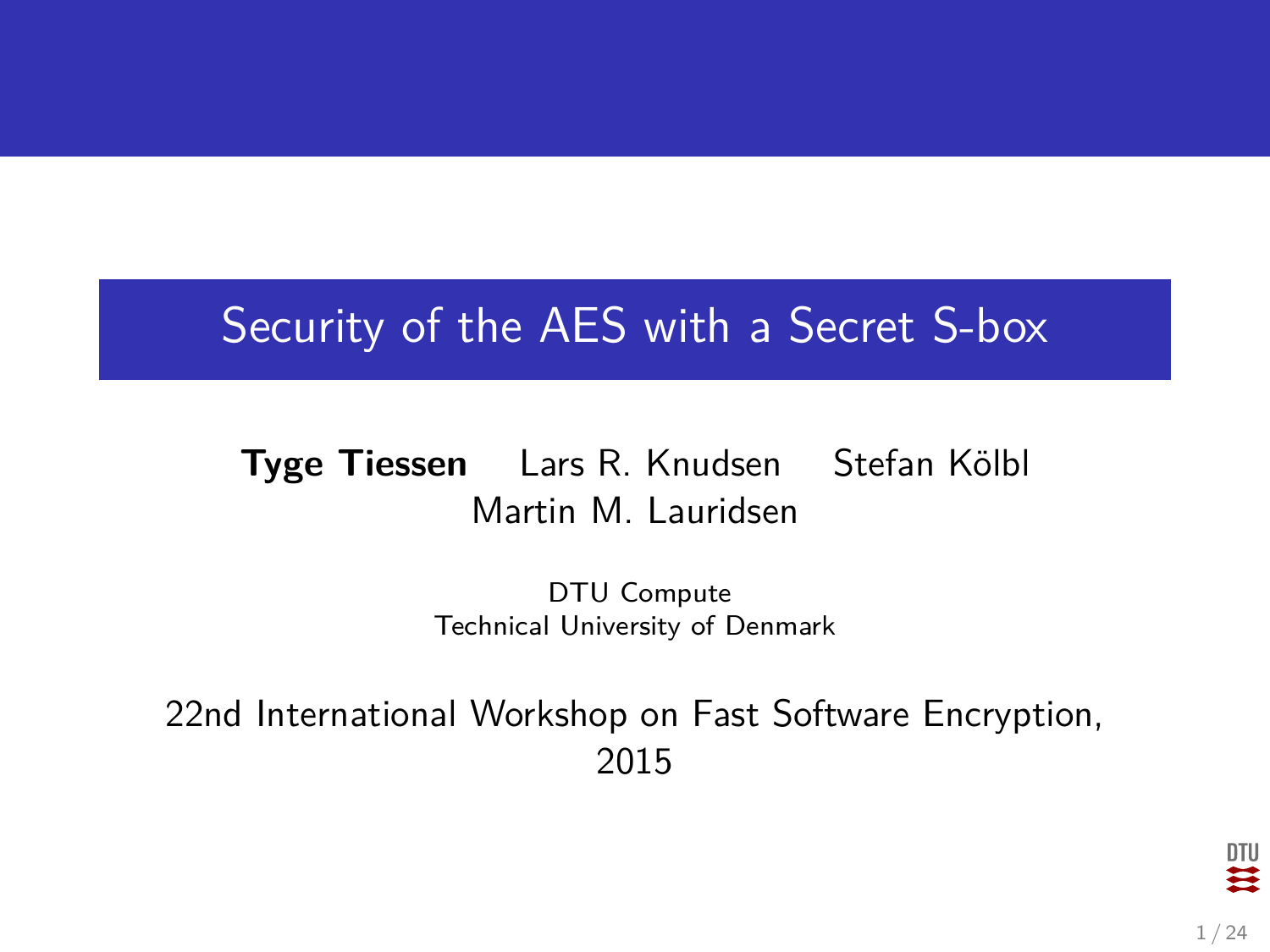Potential reasons for using a secret S-box in AES

- Increase size of the secret (128–256 bits  $\rightarrow$  1812–1940 bits)
- **E** Legal obligation to use "secret" cipher but lack of resources to develop dedicated one

Why else might we want to cryptanalyze this (apart from the pure joy of cryptanalysis)? We might gain

- **Insight into the structural security of AES**
- **Potential applications in whitebox cryptography and SCARE** (side-channel reverse engineering)

DTU ≈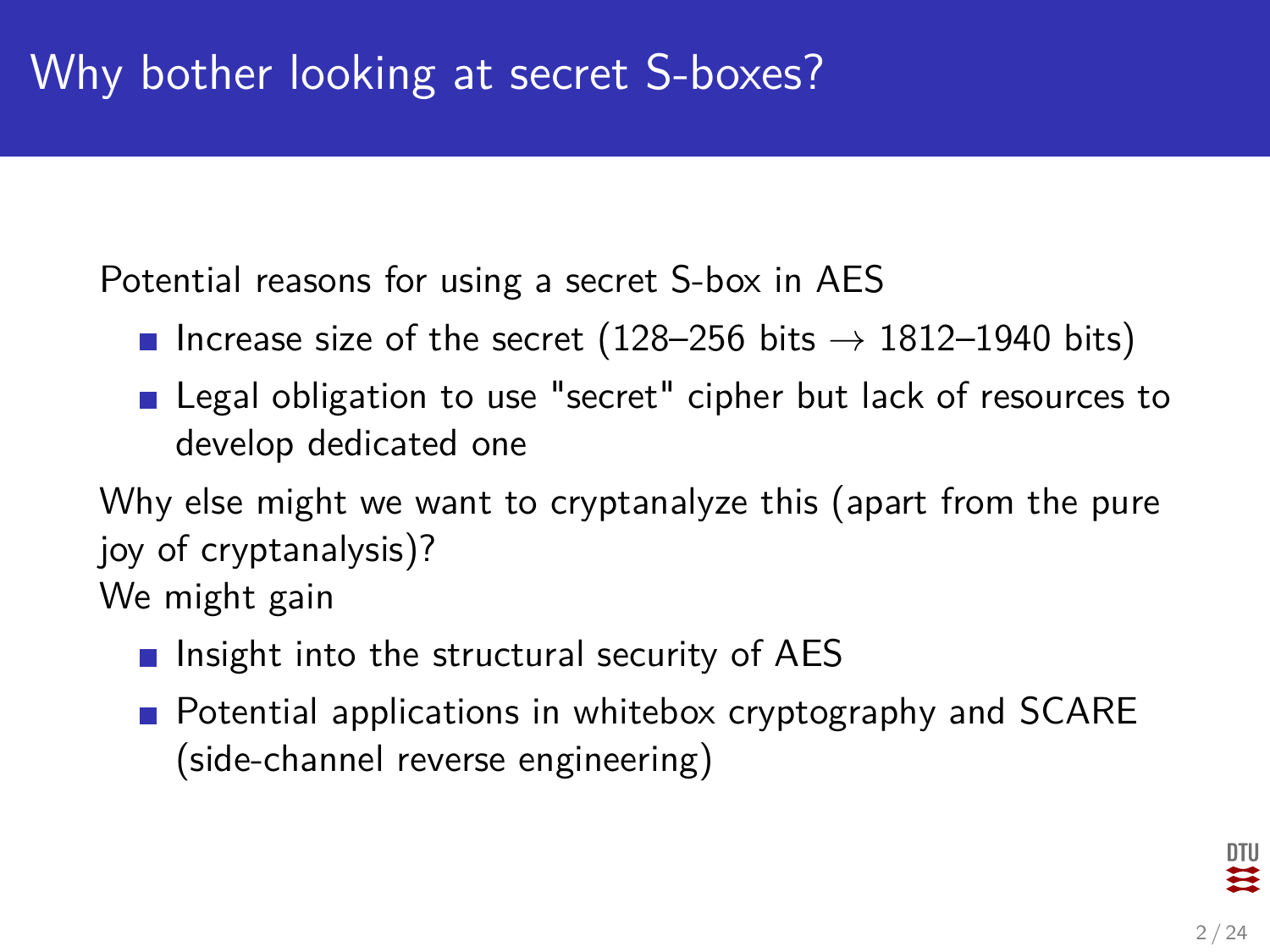### The Target

The Advanced Encryption Standard (AES) where the standard (Rijndael) S-box has been substituted everywhere it appears with a randomly chosen S-box about which the adversary has no knowledge.

#### The Goal

Retrieve both the S-box and the key. The goal is thus not to just find a decryption algorithm.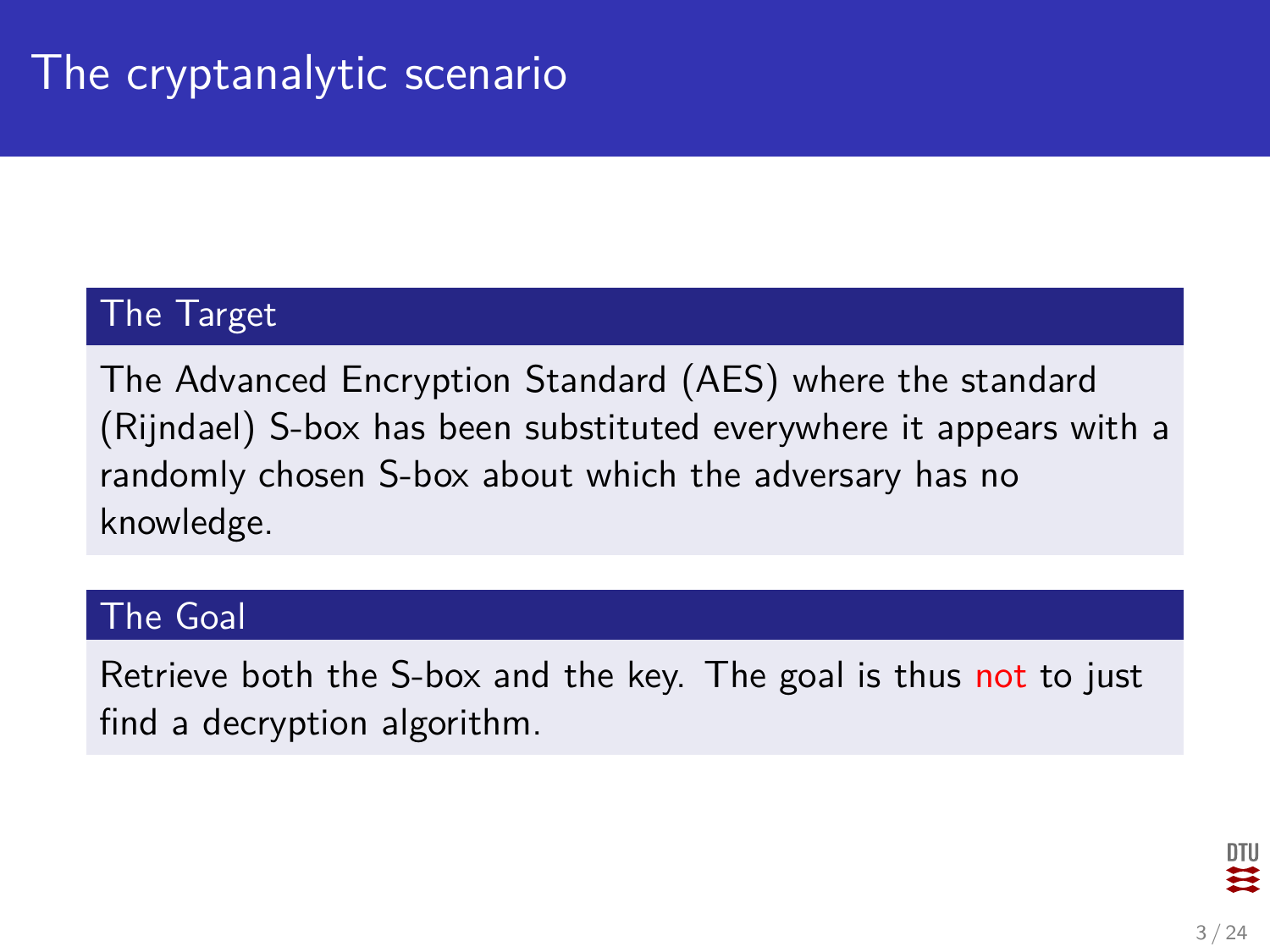## Know your AES

I assume you all know that  $\rightarrow$ by heart.



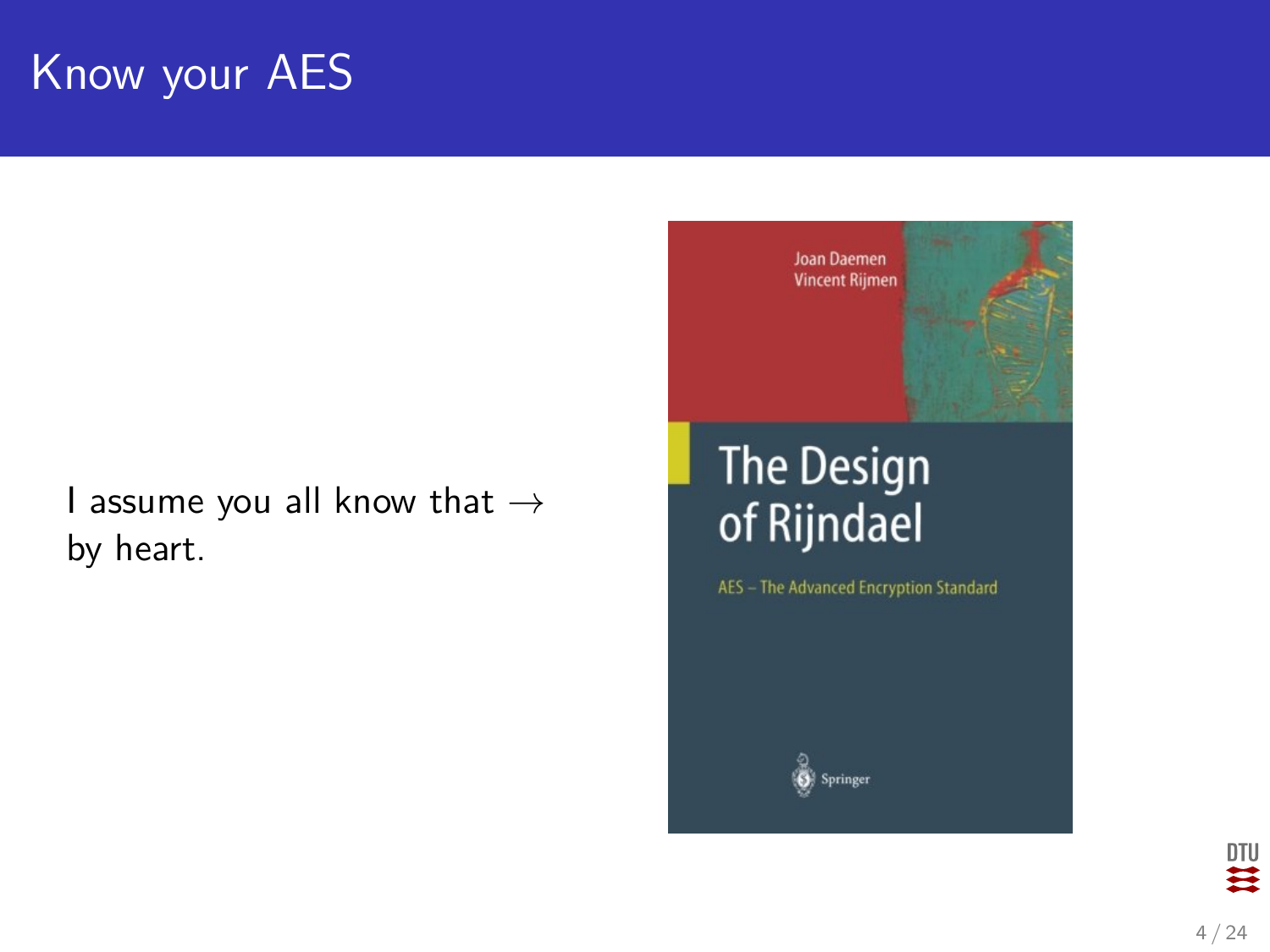## Differential and linear cryptanalysis

- A random 8-bit S-box is already very likely to have low maximum differential probability and maximum square correlation. [\[O'C95\]](#page-25-0)[\[O'C94\]](#page-25-1)
- **Additional filtering can guarantee good differential and linear** probabilities.
- $\Rightarrow$  Due to the strong diffusion of AES, good differential and linear attacks remain unlikely even with a random S-box. (How to find good differentials or linear hulls is another question by itself.)
- $\Rightarrow$  Integral cryptanalysis seems to be our best shot.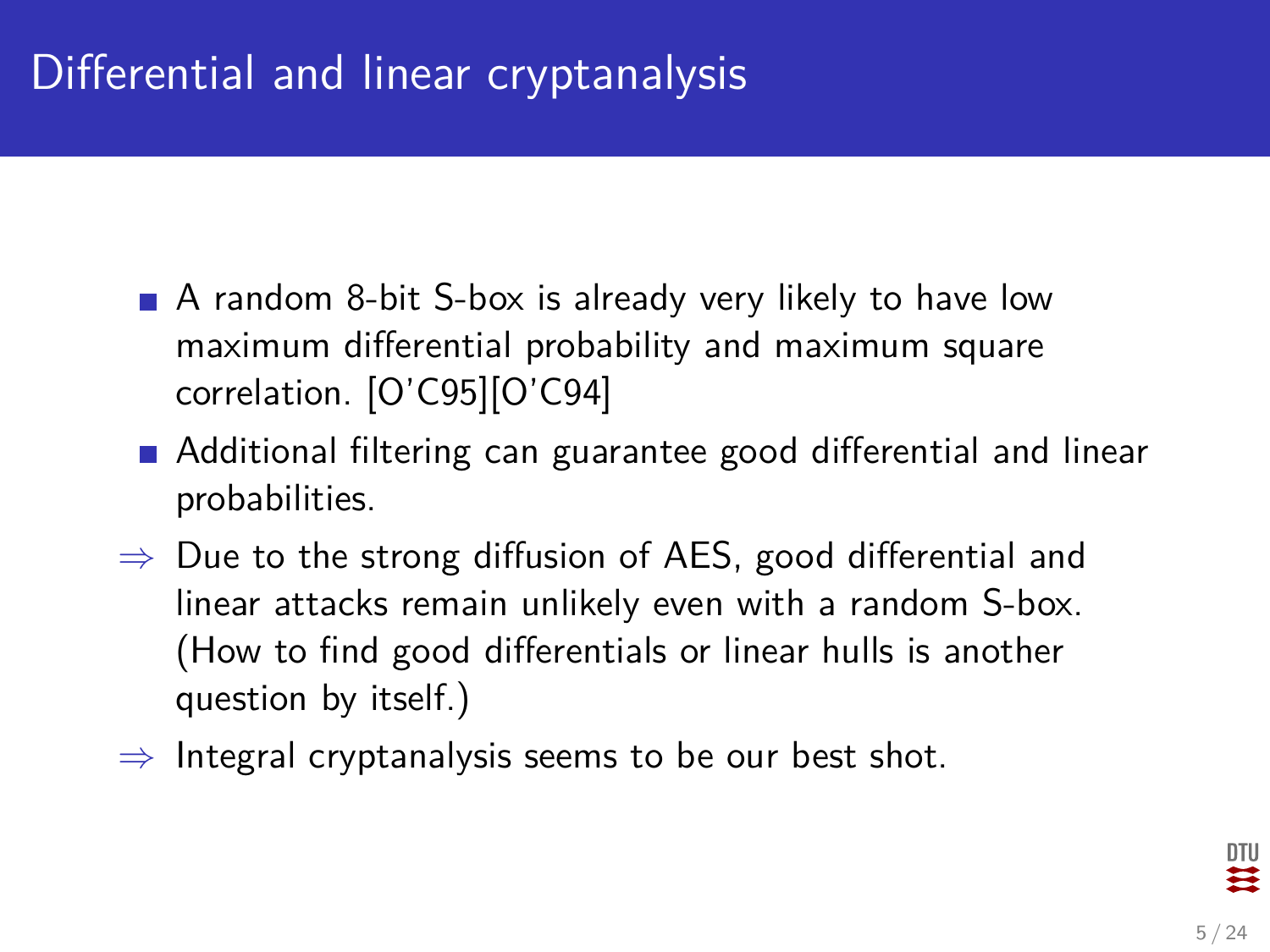#### Idea

Instead of looking at single plaintexts or pairs of plaintexts, look at the properties of a whole set of plaintexts as it propagates through a cipher.

- original attack is Square attack by Knudsen
- **E** generalized by Lucks to saturation attacks
- **n** and by Shamir and Biryukov to SASAS structures
- can break 4-6 rounds of AES-128
- **E** can be viewed as a clever way of calculating higher-order differentials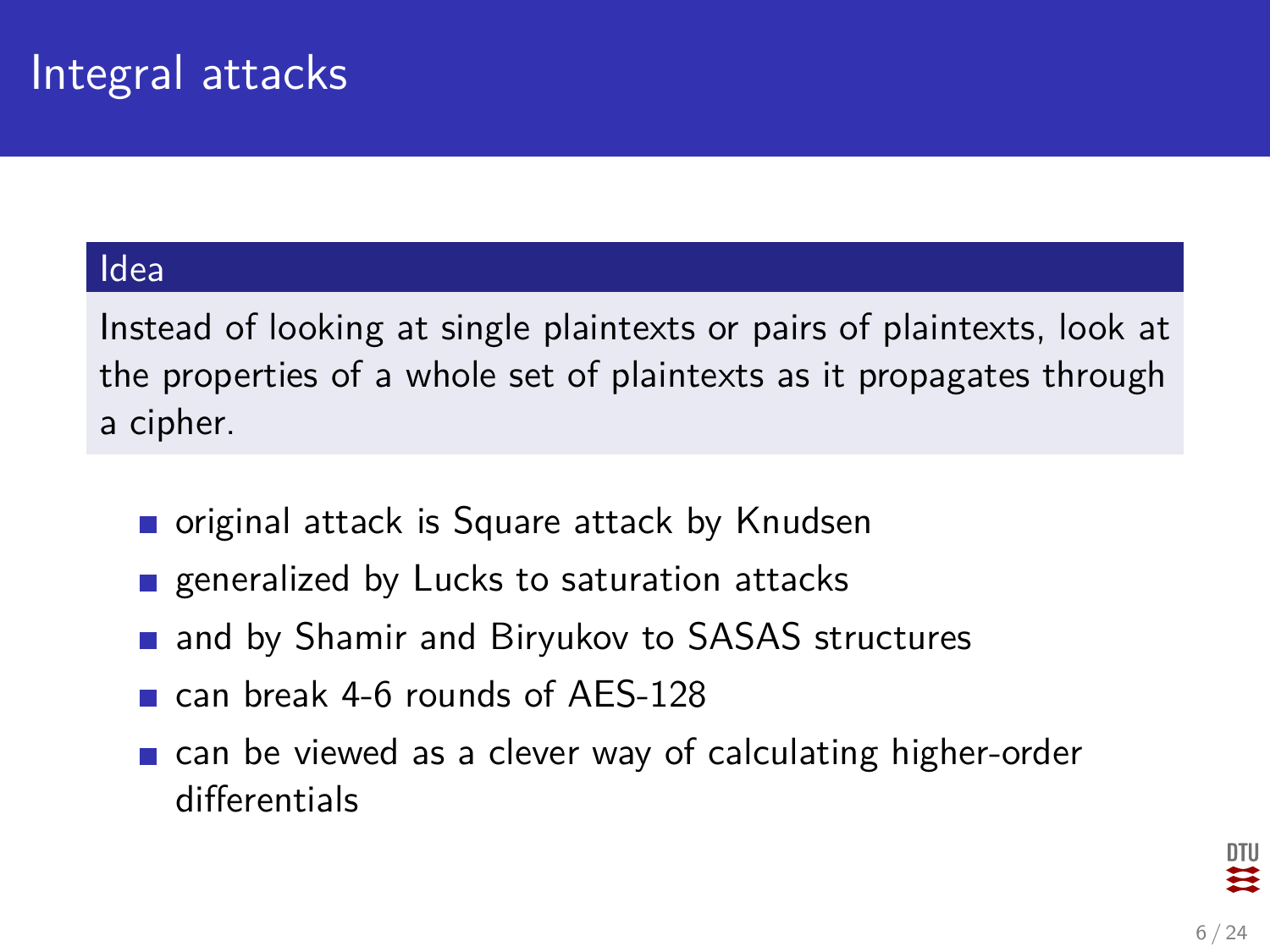## The boring notations and definitions slide

#### Definition

A Λ-set is a set of 256 messages that differs only in one byte but takes for this byte all possible 256 values.

Properties of sets of 256 bytes, as used in the Square attack

- $P$  : each possible value appears once
- $\beta$  : all values sum up to zero
	- $\cdot$  : all bytes are the same value
- ? : no clue

To save me and you the pain, I will say: "Rijndael field" for  $\mathbb{F}_{256}$ "The vector space" for  $\mathbb{F}_2^8$ 

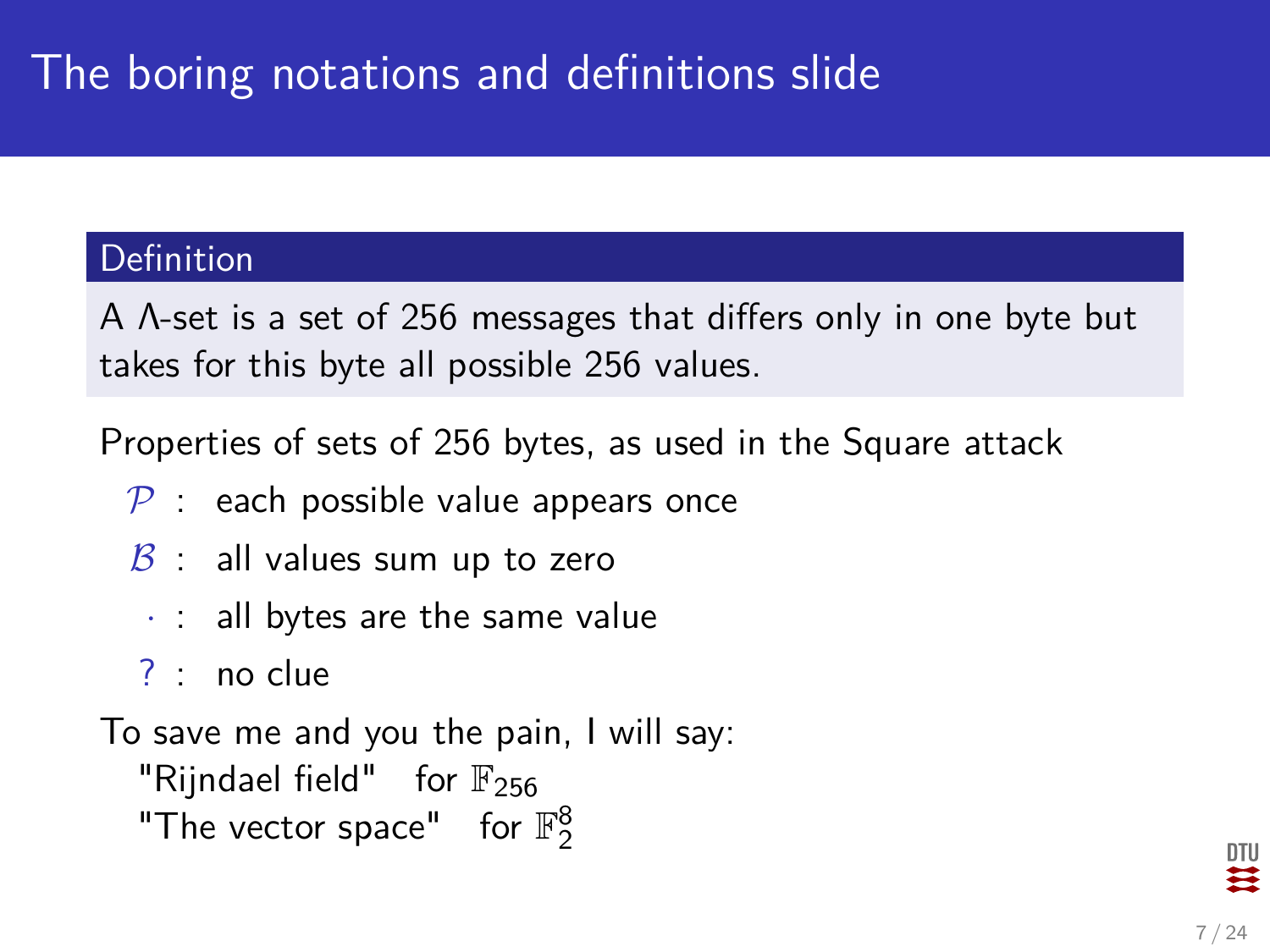## Effect of the SubBytes operation on multisets

### Effect in  $P$  sets



Effect on  $B$  sets

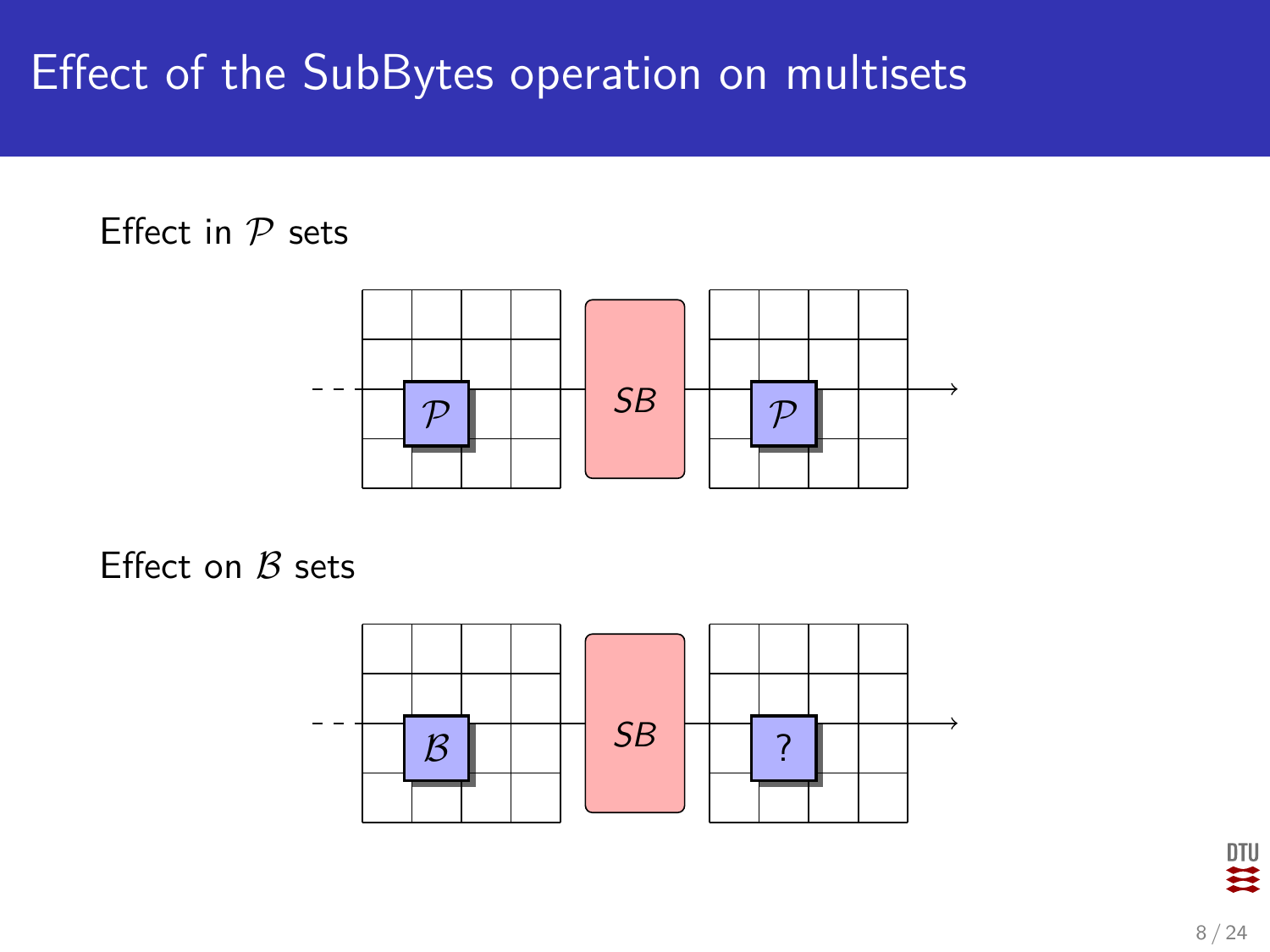## Effect of the MixColumns operation on multisets

Effect on a column with 3 bytes constant, one byte  $P$ 



Effect on a column with all bytes  $P$ 



DTU Ħ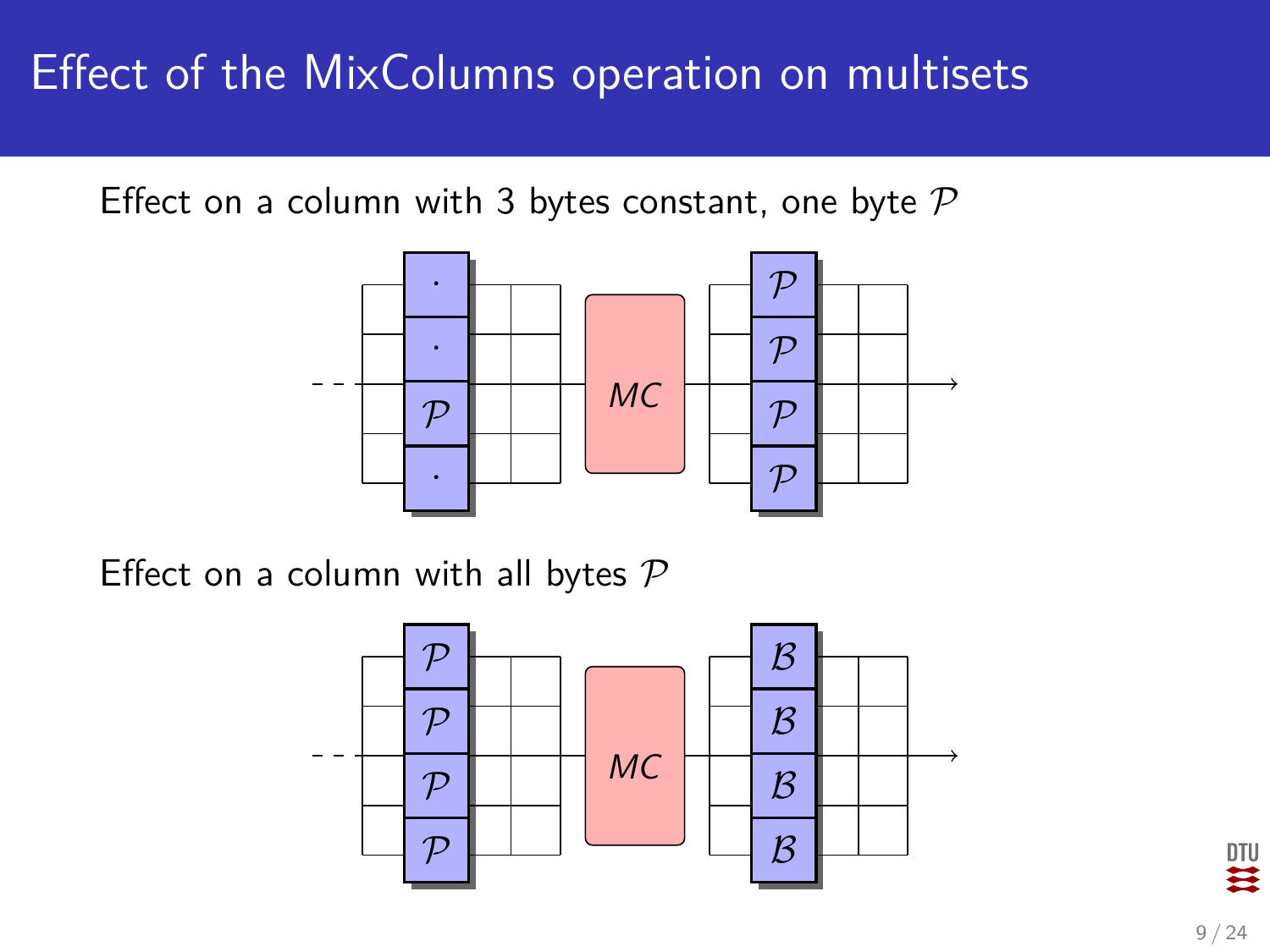### The inverted Square attack on four rounds



四章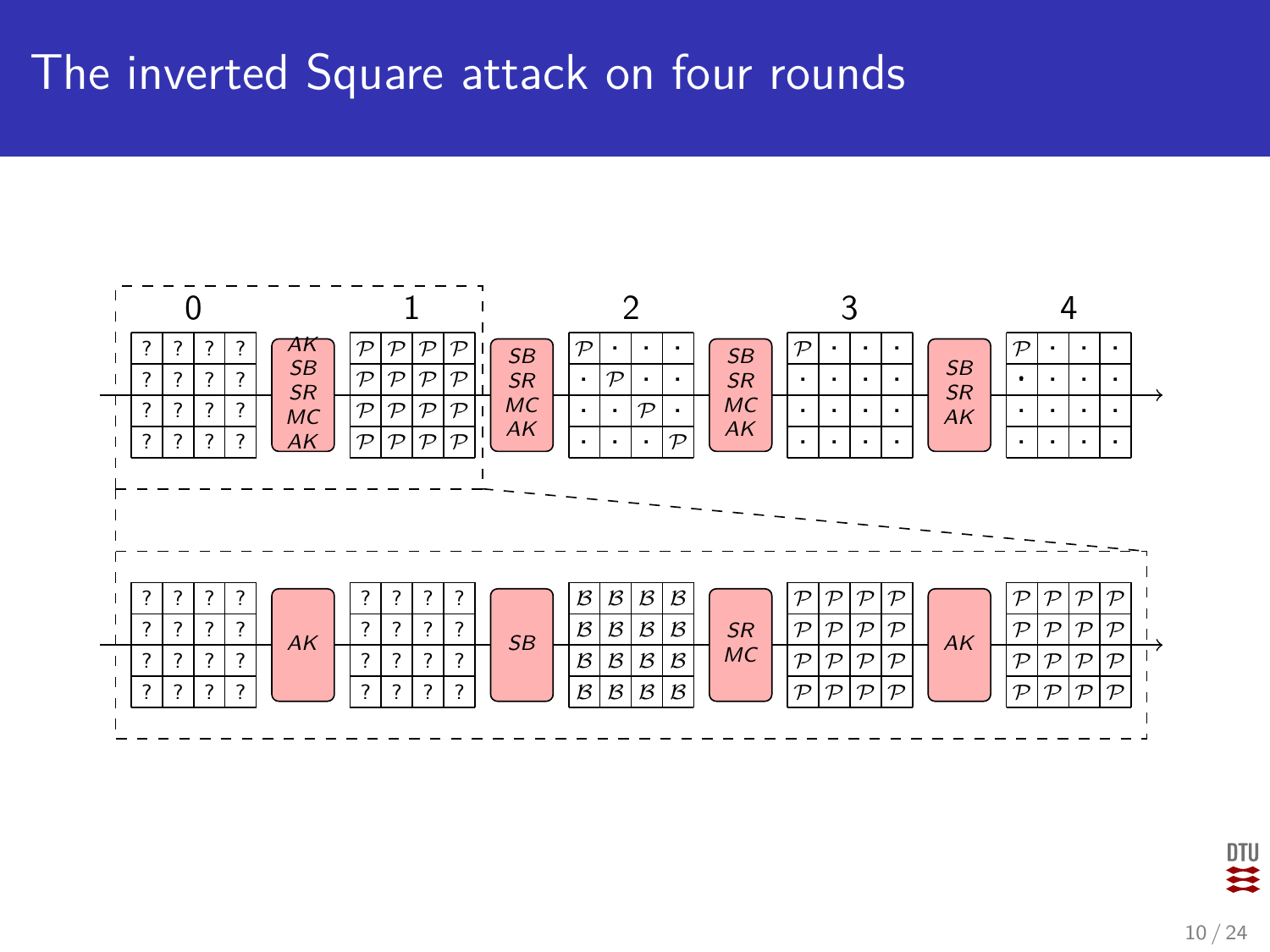Looking into the attack on SASAS, we find a solution:

- Generate balanced sets after the first S-box layer
- $\rightarrow$  Corresponds to a linear equation for the S-box
- $\rightarrow$  Create system of linear equations to find S-box

#### Problem

This can only determine the S-box up to affine equivalence over  $\mathbb{F}_2^8$  $\rightarrow$  2<sup>72</sup> candidates

Can we continue with the SASAS attack? Not if we want to recover the key and the S-box.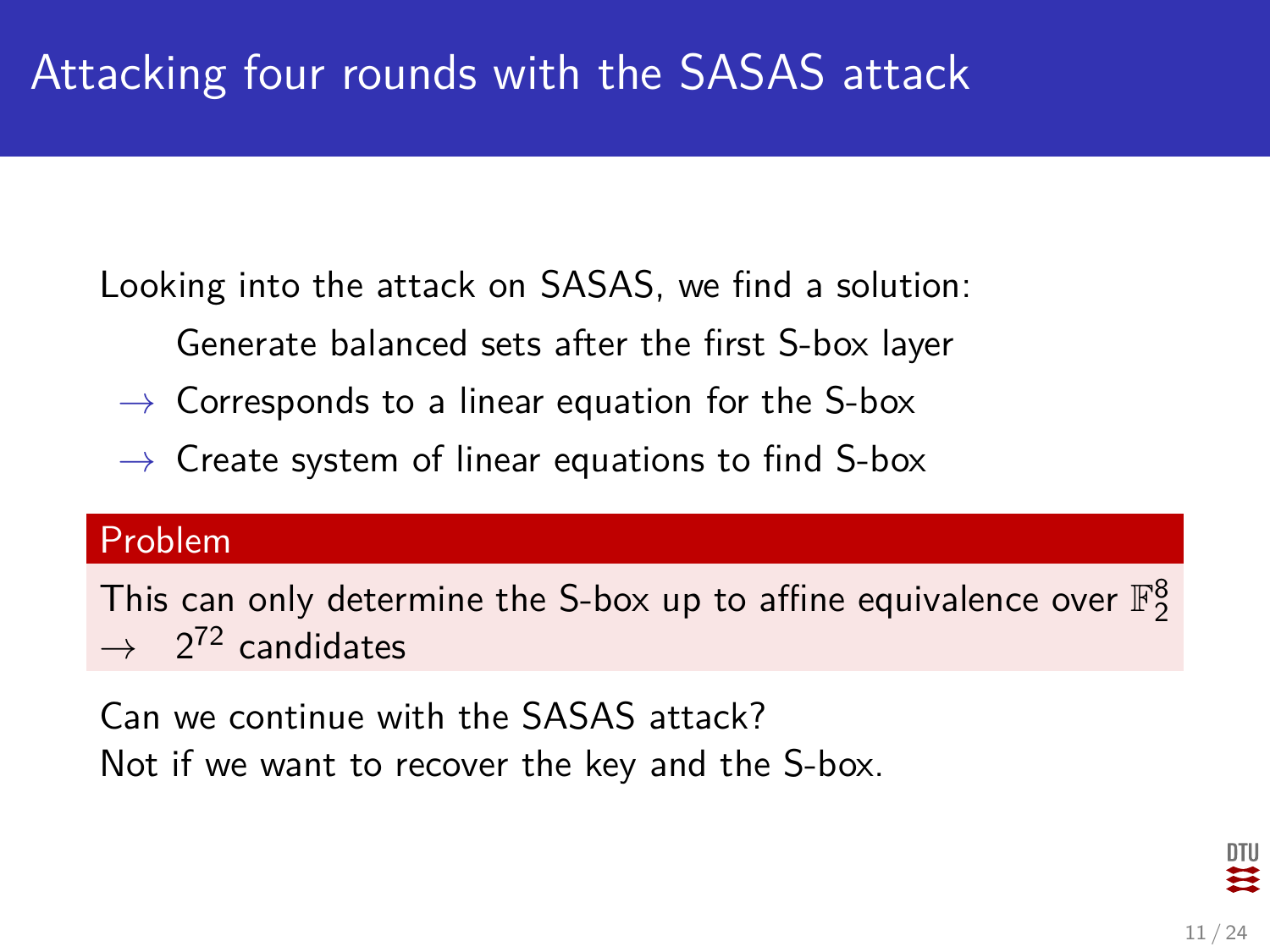### What do we do with the box now?



 $\begin{matrix} 010 \\ 44 \end{matrix}$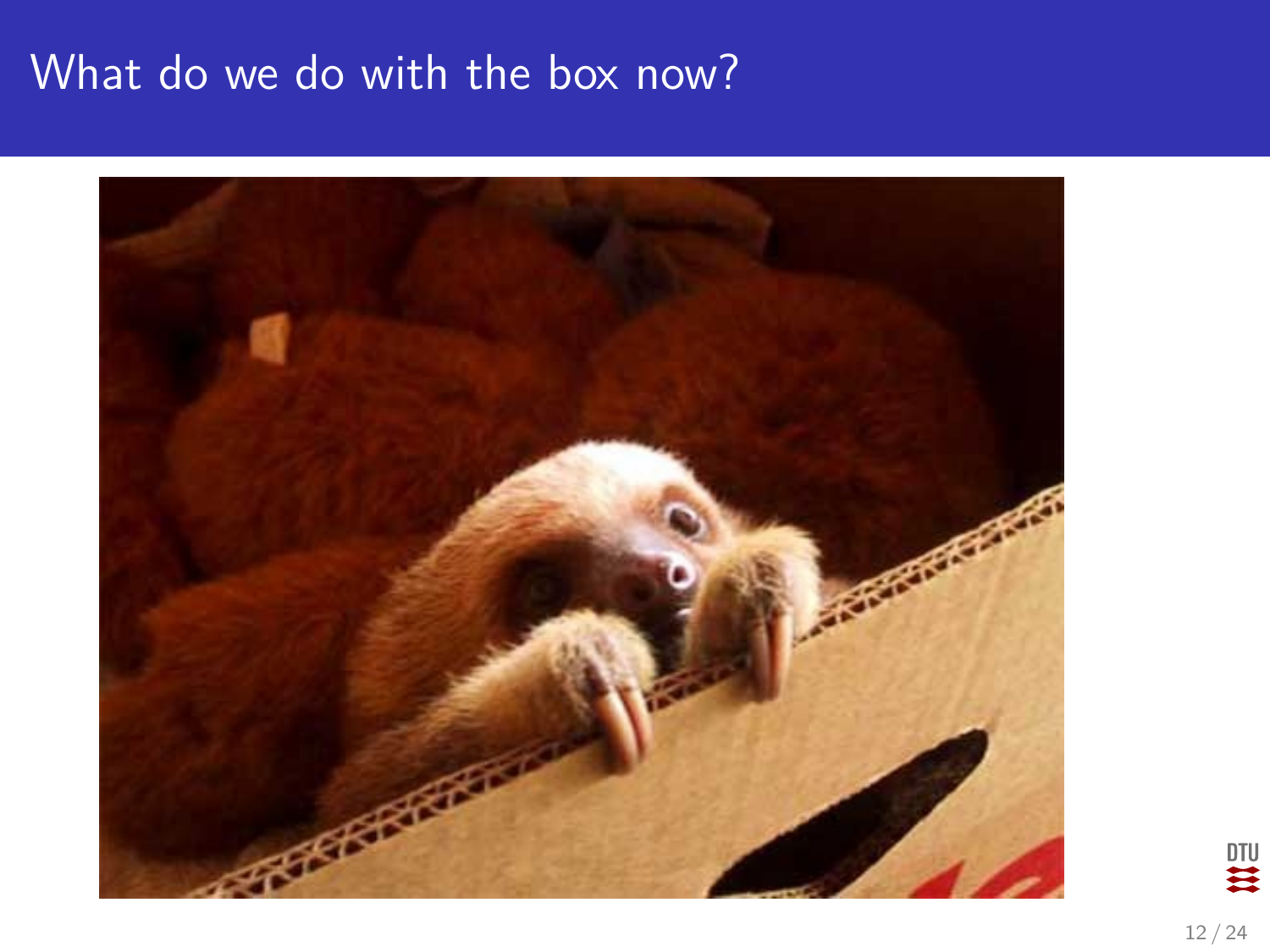## Picking up where the SASAS attack leaves us



#### Idea

Let us use the fact that a set of texts has the  $P$  property in every byte after the MixColumns operation to filter out wrong S-box candidates.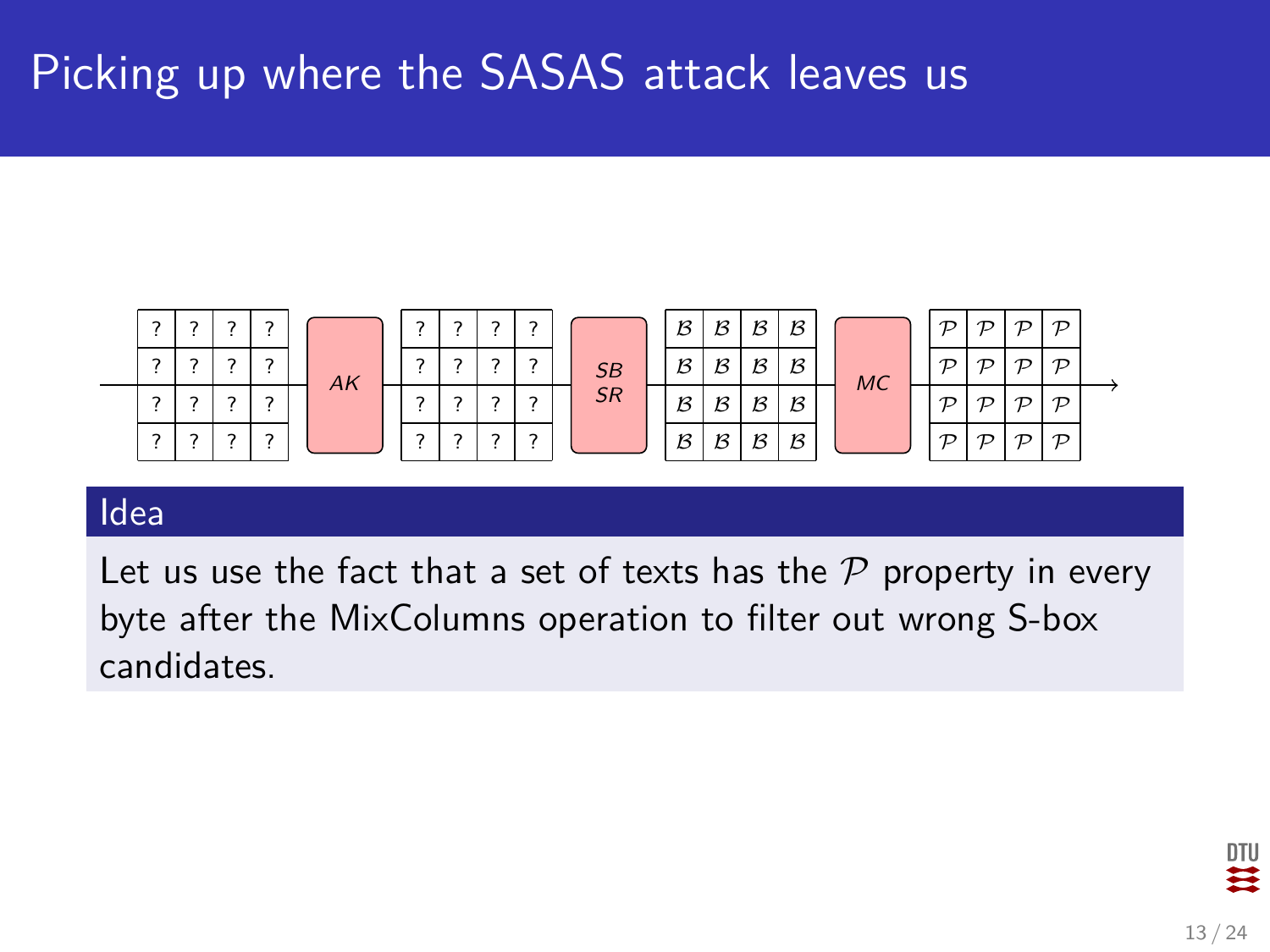## Steps of the attack



- Find one S-box (out of the  $2^{72}$  options) for the first byte (assume the whitening key byte is zero)
- Determine the remaining key bytes just as in the Square attack
- Determine the intermediate texts after the ShiftRows operation up to affine equivalence over  $\mathbb{F}_2^8.$
- Now find an affine transformation that assures the  $P$  property after the MixColumns operation
- We have then determined the S-box up to affine equivalence over  $\mathbb{F}_{256}$  (2<sup>16</sup> remaining candidates)

DTU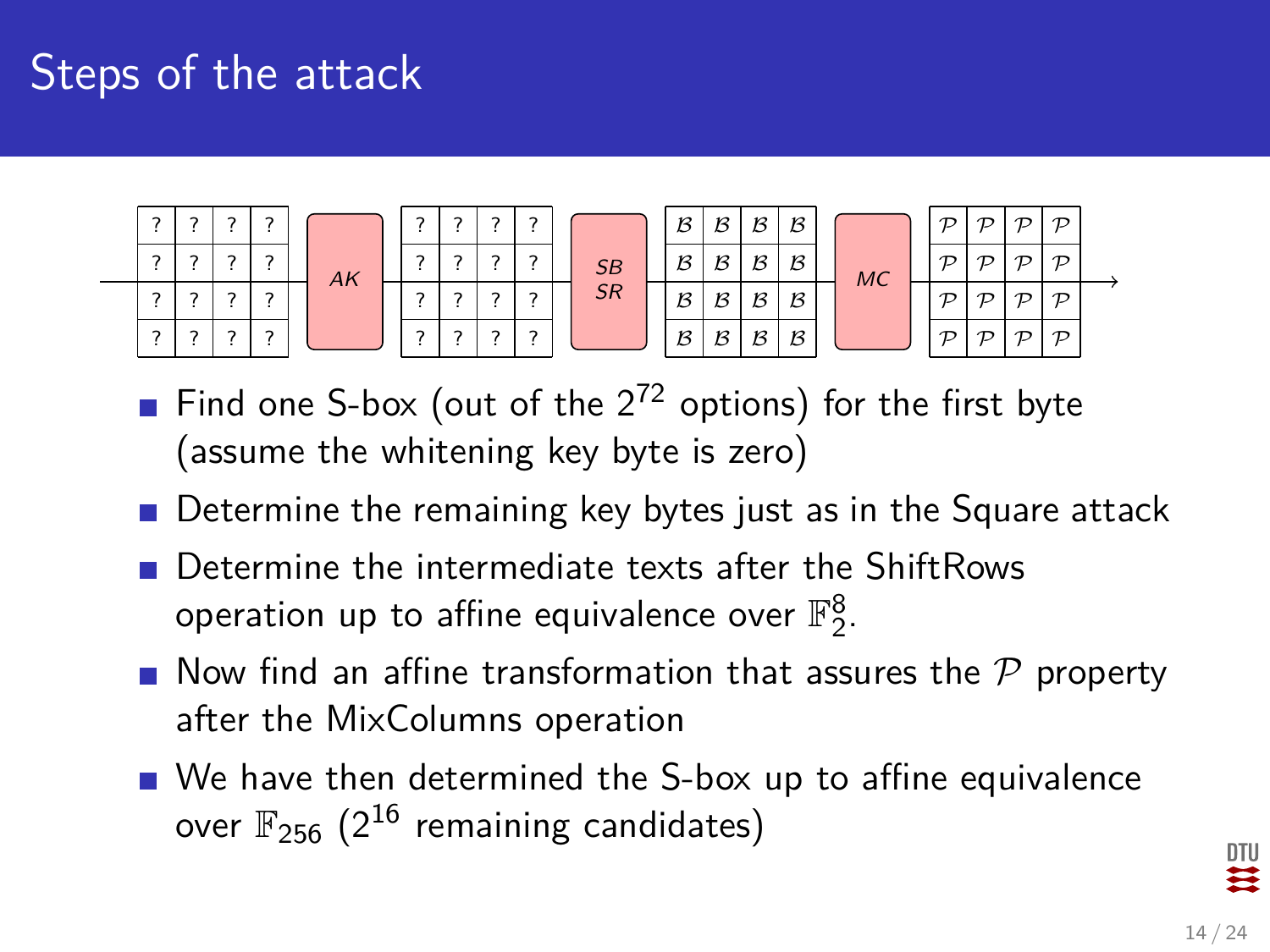## Affine transformations over  $\mathbb{F}_{256}$  commute with the MixColumns matrix

Applying an invertible affine transformation over  $\mathbb{F}_{256}$  to a byte vector before multiplication with the MixColumns matrix is the same as applying the transformation on the resulting vector:

$$
\begin{pmatrix}\n02 & 03 & 01 & 01 \\
01 & 02 & 03 & 01 \\
01 & 01 & 02 & 03 \\
03 & 01 & 01 & 02\n\end{pmatrix}\n\begin{pmatrix}\na\nu_0 + b \\
a\nu_1 + b \\
a\nu_2 + b \\
a\nu_3 + b\n\end{pmatrix}
$$
\n
$$
= a \cdot \begin{pmatrix}\n02 & 03 & 01 & 01 \\
01 & 02 & 03 & 01 \\
01 & 01 & 02 & 03 \\
03 & 01 & 01 & 02\n\end{pmatrix}\n\begin{pmatrix}\nv_0 \\
v_1 \\
v_2 \\
v_3\n\end{pmatrix} + \begin{pmatrix}\nb \\
b \\
b \\
b\n\end{pmatrix}
$$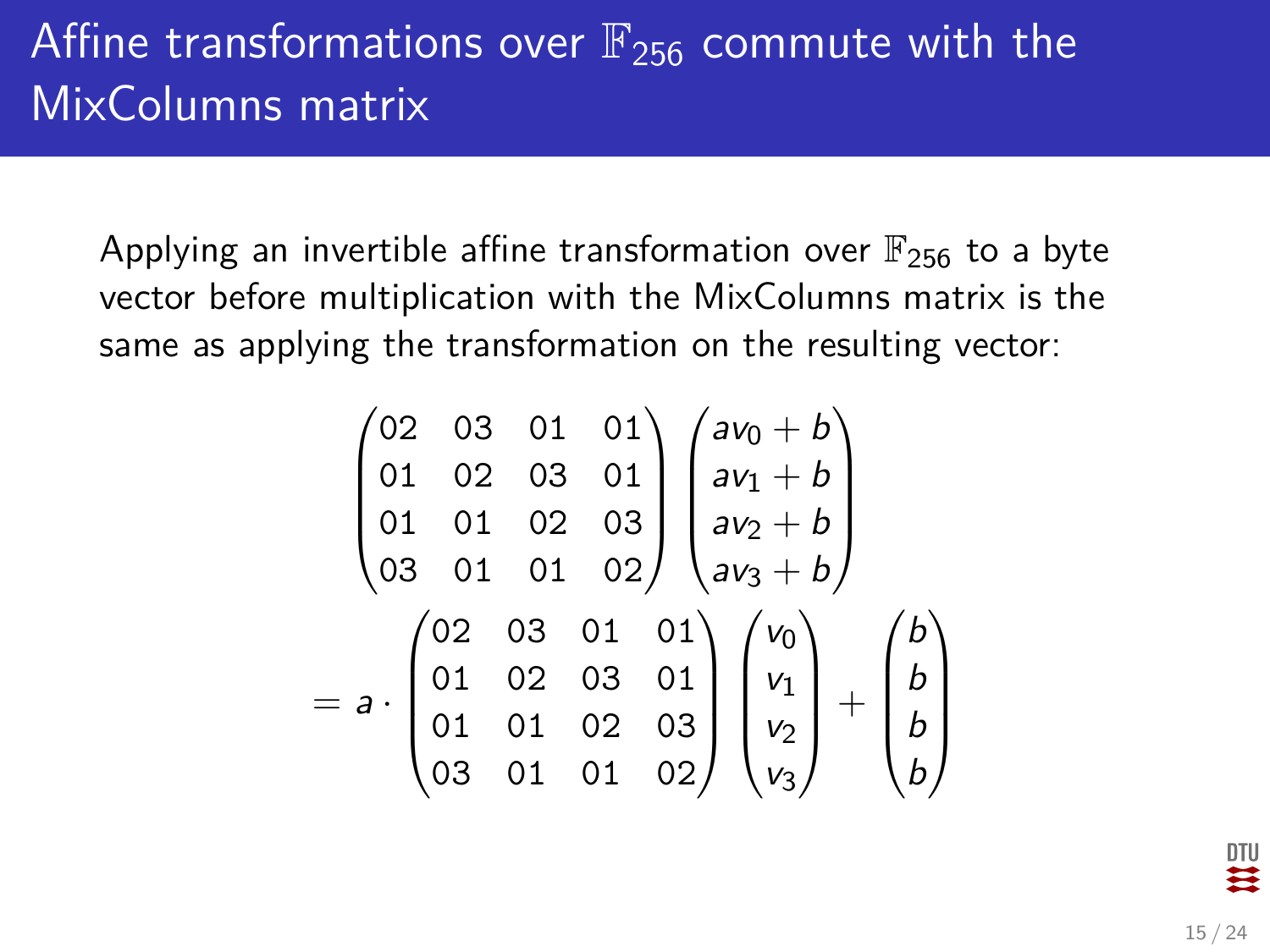#### Affine transformations over  $\mathbb{F}_2^8$  $_2^8$  generally do not commute with the MixColumns matrix

Let  $A$  be an affine transformation over  $\mathbb{F}_2^8$ . With

$$
M = \begin{pmatrix} 02 & 03 & 01 & 01 \\ 01 & 02 & 03 & 01 \\ 01 & 01 & 02 & 03 \\ 03 & 01 & 01 & 02 \end{pmatrix}, \quad B = \begin{pmatrix} A & 0 & 0 & 0 \\ 0 & A & 0 & 0 \\ 0 & 0 & A & 0 \\ 0 & 0 & 0 & A \end{pmatrix}
$$

we generally have

 $MB \neq BM$ .

This is because linear mappings over  $\mathbb{F}_{256}$  generally do not commute with linear mappings over  $\mathbb{F}_2^8$  that are not linear over  $\mathbb{F}_{256}$ .

Can we prove this? Yes!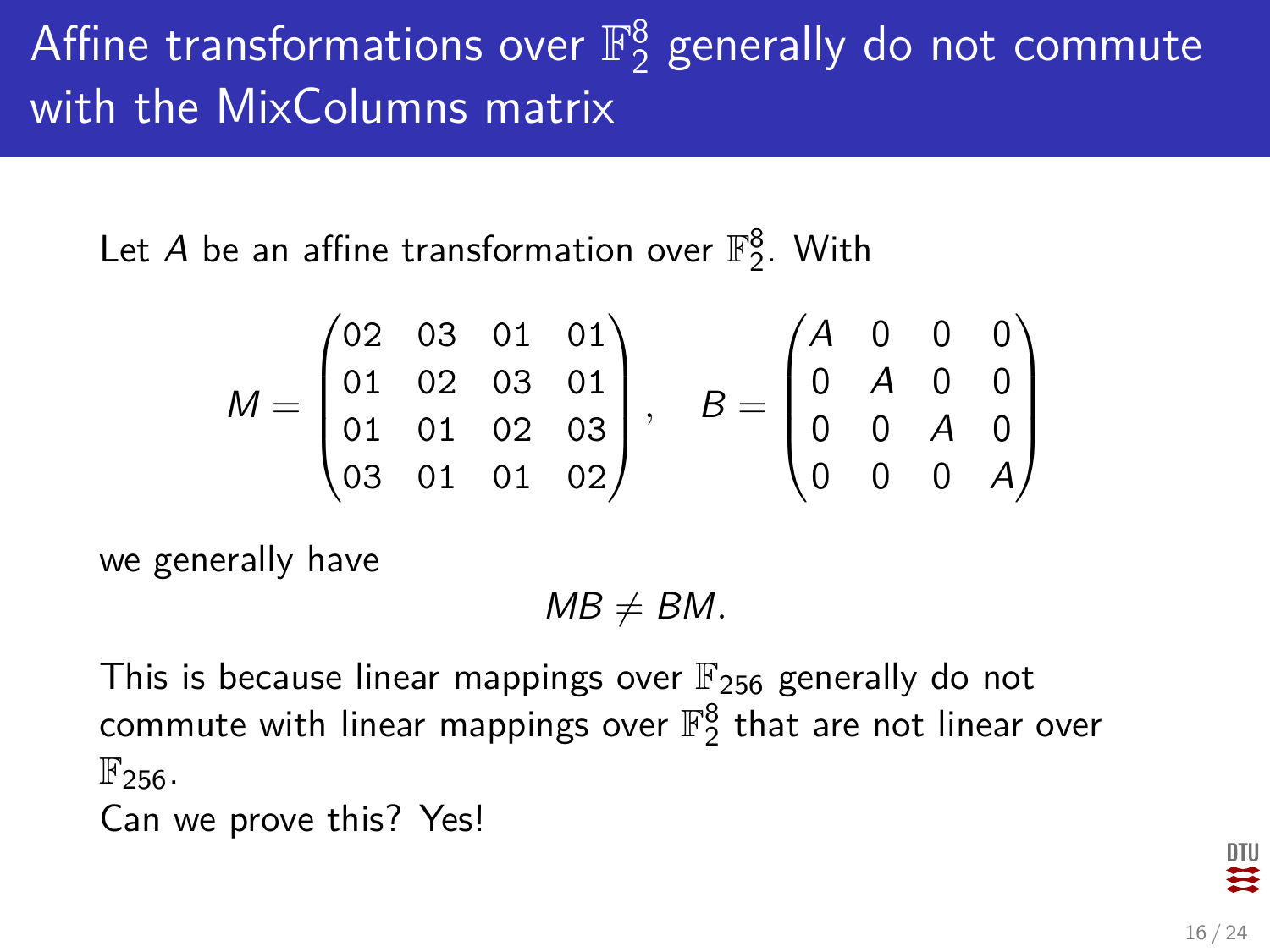# General affine transformation do not commute with field multiplication

For  $a \in \mathbb{F}_{256}$  let  $L_a$  denote the  $8 \times 8$   $\mathbb{F}_{2}$ -matrix that corresponds to multiplication with a:  $a \cdot b = L_a b$ .

#### Lemma

Let g be primitive in  $\mathbb{F}_{256}$ . Let B be an  $8 \times 8$  matrix over  $\mathbb{F}_2$  which commutes with  $L_g$ . Then there exists  $b \in \mathbb{F}_{256}$  such that  $L_b = B$ .

#### Proof.

Let  $c\in \mathbb{F}_{256}^*.$  As  $g$  primitive,  $c=g^k$  and  $L_c=L_g^k$  for some  $k.$  By induction B commutes with  $L_c$ . Thus B commutes with all of  $\mathbb{F}_{256}$ . Let  $b = B1$ . We then have for any  $c \in \mathbb{F}_{256}^*$ :

$$
Bc = L_c L_{c^{-1}} Bc = L_c B L_{c^{-1}} c = L_c B1 = L_c b = L_b c.
$$

As this is true for any  $c \in \mathbb{F}_{256}^*$  and for 0, we have  $B=L_b$ .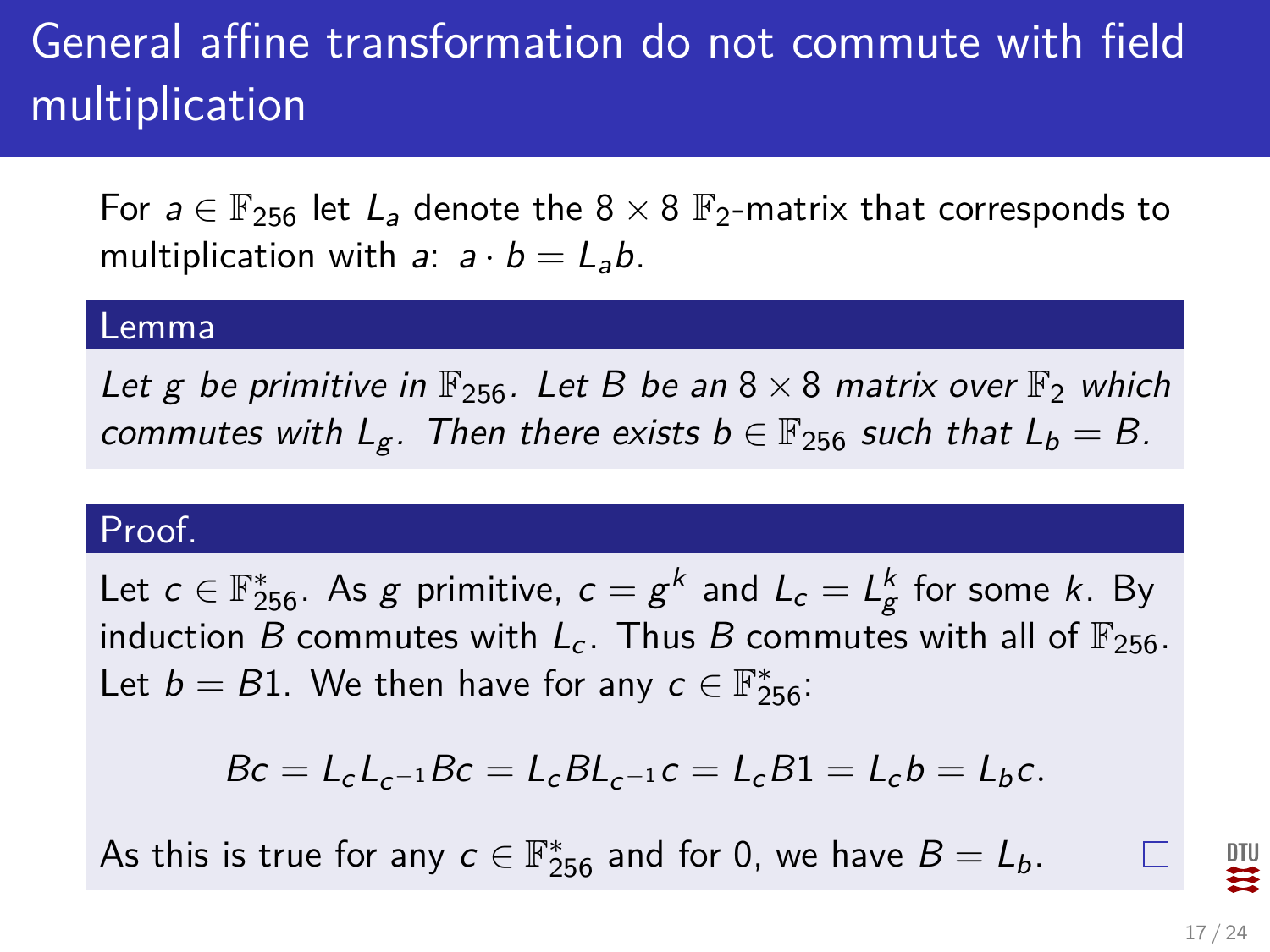Using the P property, we still have to test  $2^{56}$  affine mappings ( $2^{72}$  affine mappings modulo affine equivalence over  $\mathbb{F}_{256}$ ). This can still be improved:

#### $R$  property

We say that a set of bytes has the  $R$  property if in each bit position the values 1 and 0 appear an equal number of times.

This allows us to reconstruct a correct affine mapping part by part, reducing the overall complexity. Note that  $P \Rightarrow R \Rightarrow B$ .

DTU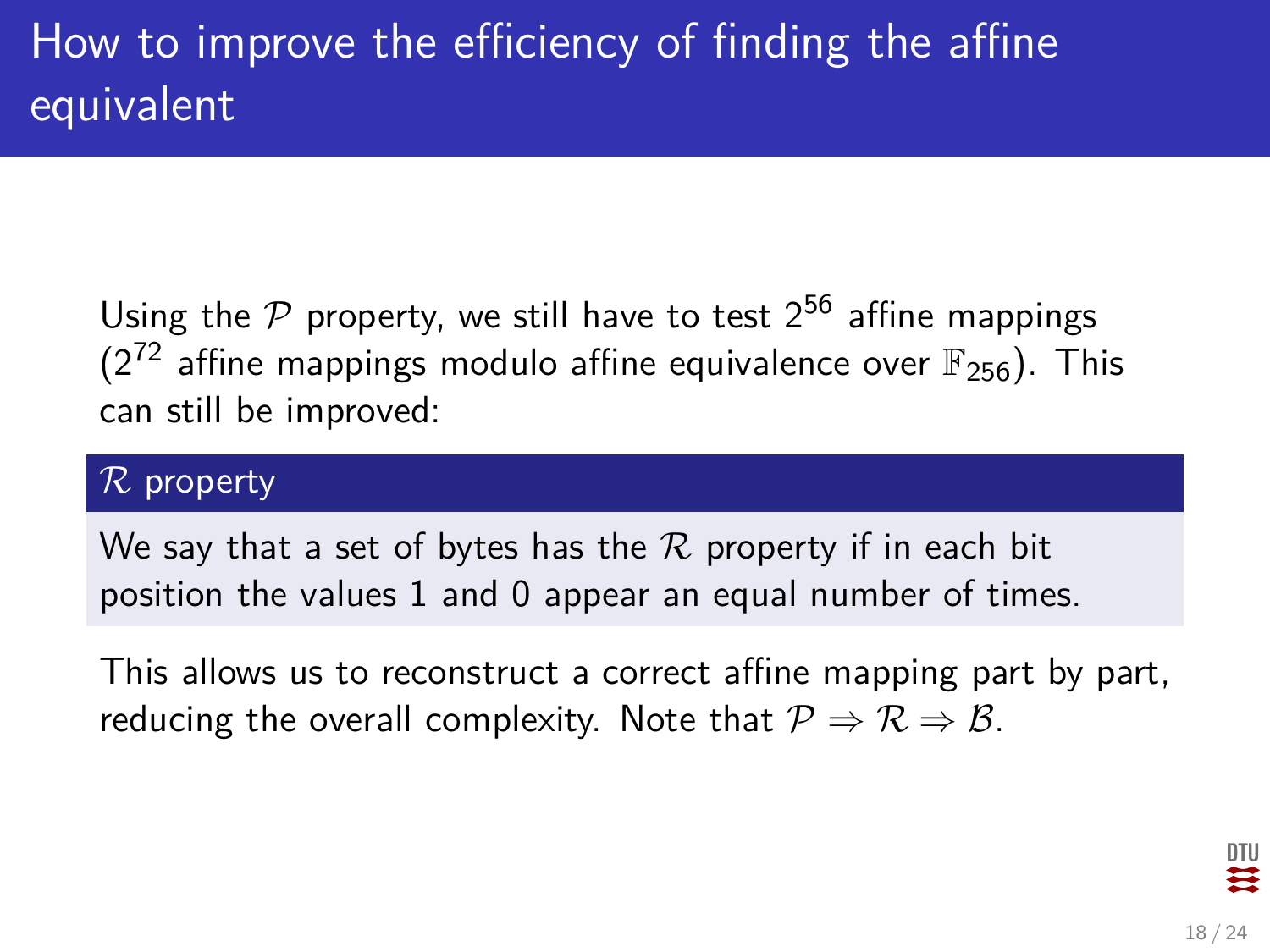# How to improve the efficiency of finding the affine equivalent

Let us take a closer look at the specific form of matrix M. When written as a linear function from  $\mathit{F}^{4}_{256}$  to  $\mathit{F}^{4}_{256}$ , it has the form

$$
M = \begin{pmatrix} 02 & 03 & 01 & 01 \\ 01 & 02 & 03 & 01 \\ 01 & 01 & 02 & 03 \\ 03 & 01 & 01 & 02 \end{pmatrix}.
$$

If we associate the multiplication with 01, 02, and 03 with their respective linear mappings from  $\mathbb{F}_2^8$  to  $\mathbb{F}_2^8$ , we get the following representations:

$$
01=\left(\begin{smallmatrix}1&0&0&0&0&0&0&0&0 \\ 0&1&0&0&0&0&0&0&0 \\ 0&0&1&0&0&0&0&0 \\ 0&0&0&1&0&0&0&0 \\ 0&0&0&0&1&0&0&0 \\ 0&0&0&0&0&0&1&0 \\ 0&0&0&0&0&0&0&1\end{smallmatrix}\right)\quad \ 02=\left(\begin{smallmatrix}0&1&0&0&0&0&0&0 \\ 0&0&1&0&0&0&0&0 \\ 0&0&0&1&0&0&0&0 \\ 1&0&0&0&1&0&0&0 \\ 1&0&0&0&1&0&0&0 \\ 1&0&0&0&0&0&1&0 \\ 0&0&0&0&0&0&1&1\end{smallmatrix}\right)\quad \ 03=\left(\begin{smallmatrix}1&1&0&0&0&0&0&0 \\ 0&1&1&0&0&0&0&0 \\ 0&1&1&0&0&0&0&0 \\ 1&0&0&1&1&0&0&0 \\ 1&0&0&0&1&1&0&0 \\ 1&0&0&0&0&1&1&0 \\ 1&0&0&0&0&0&1&1 \\ 1&0&0&0&0&0&0&1\end{smallmatrix}\right)
$$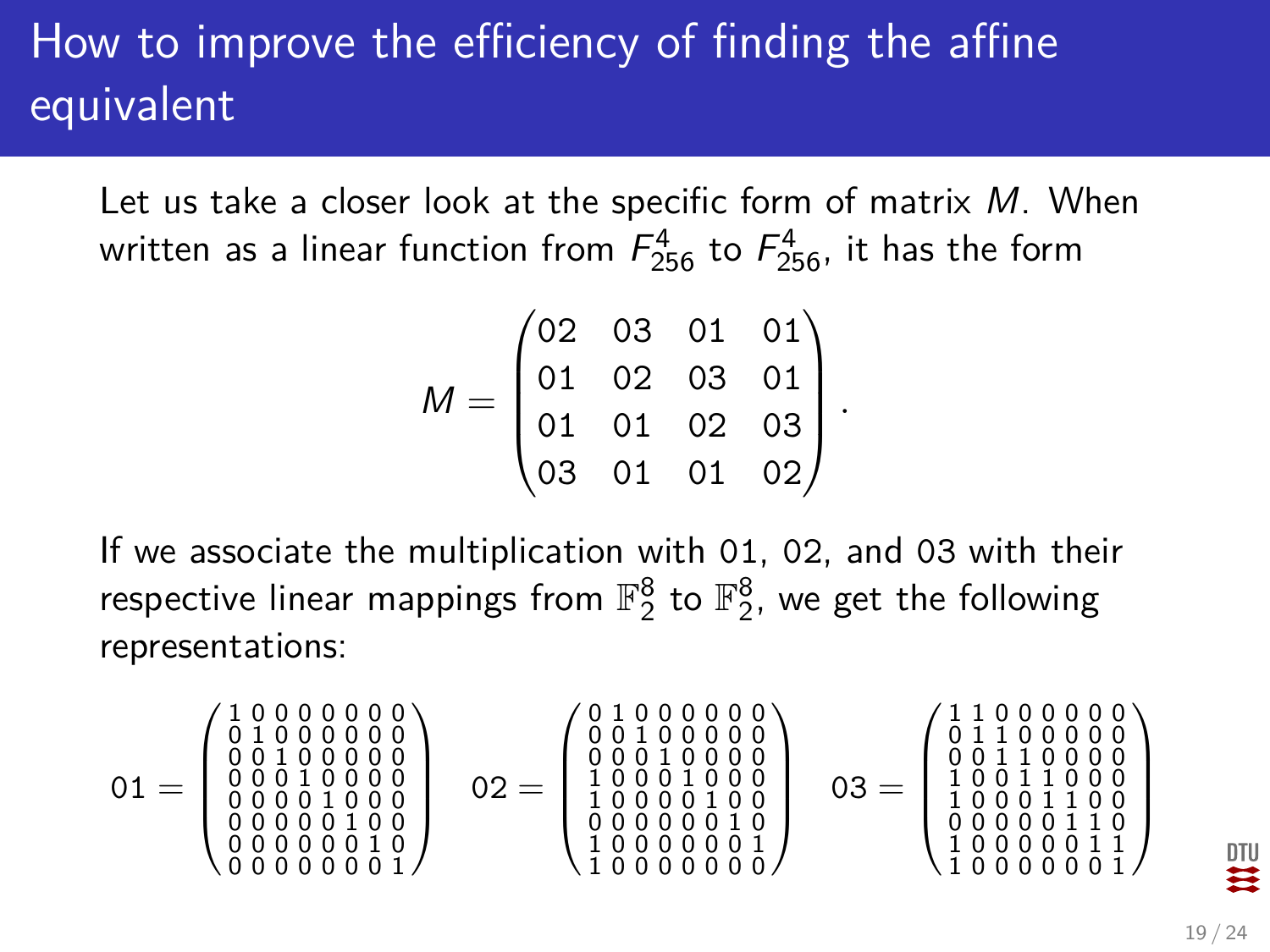## How to improve the efficiency of finding the affine equivalent

First row of  $M$  in binary notation:

 $\left( \begin{array}{c} 0 & 1 & 0 & 0 & 0 & 0 & 0 \\ & & \vdots & & \end{array} \right)$ **1 1** 0 0 0 0 0 0 . . . **1** 0 0 0 0 0 0 0 . . . **1** 0 0 0 0 0 0 0 . . .  $\setminus$ 

If we now write  $a_0, a_1, \ldots, a_7$  for the rows of A we can write the first row of

$$
\begin{pmatrix}\n02 & 03 & 01 & 01 \\
01 & 02 & 03 & 01 \\
01 & 01 & 02 & 03 \\
03 & 01 & 01 & 02\n\end{pmatrix}\n\begin{pmatrix}\nA & 0 & 0 & 0 \\
0 & A & 0 & 0 \\
0 & 0 & A & 0 \\
0 & 0 & 0 & A\n\end{pmatrix}
$$

as

 $(a_1, a_0 \oplus a_1, a_0, a_0)$ .

DTU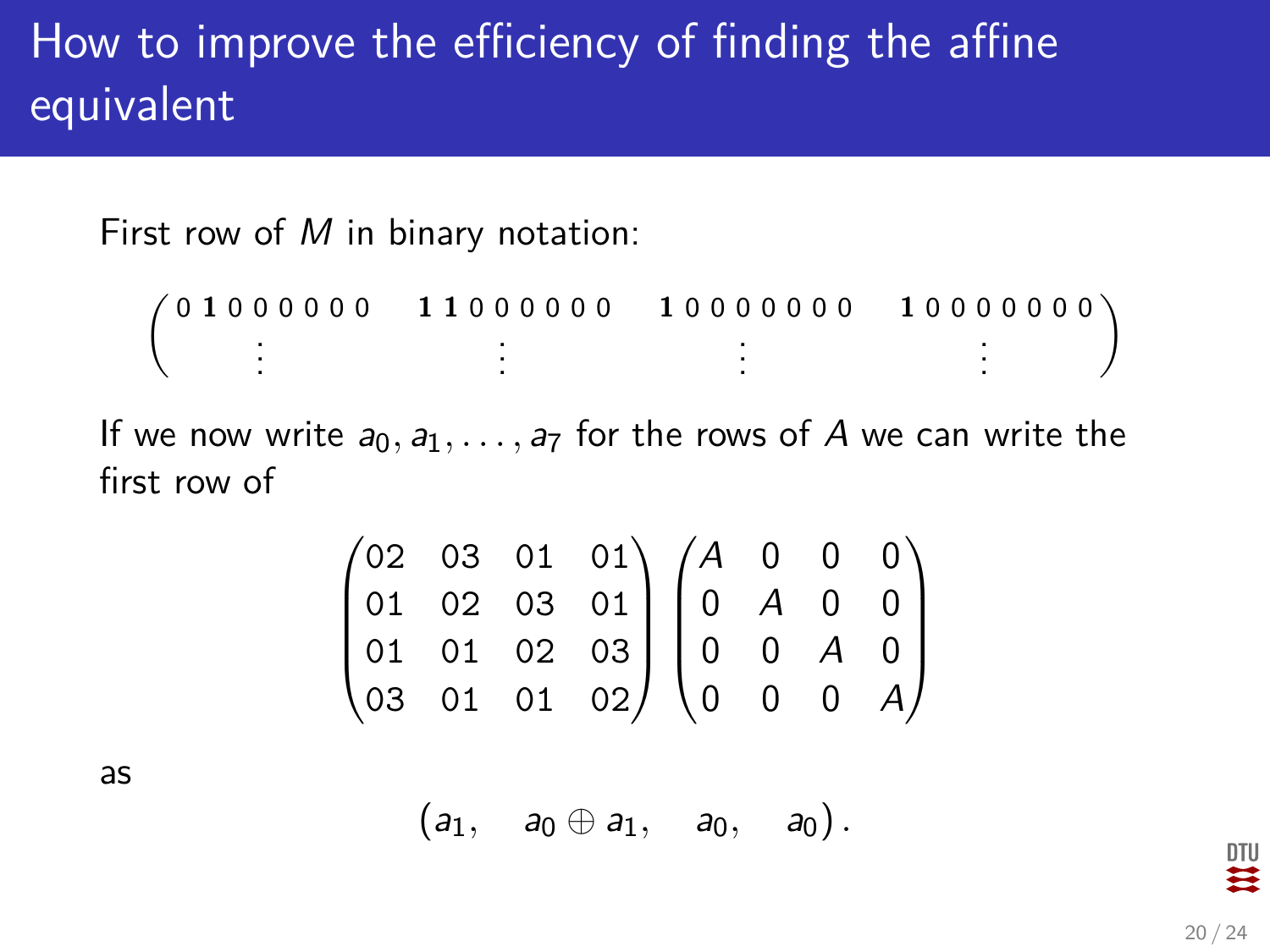## How to improve the efficiency of finding the affine equivalent

- **Because we reduce A to affine equivalence over**  $\mathbb{F}_{256}$ **, we can** fix one row.
- **Thus we can fix**  $a_0$  **and only need to try all options for**  $a_1$ **.**
- Thus we need to test only  $2^8$  values at once, compared to  $2^{56}$ before.
- Interestingly, when using a chosen-plaintext attack and working with the inverse MixColumns matrix, the equation involves four rows of A increasing the complexity of this step by  $2^{16}$ .

DTU ₩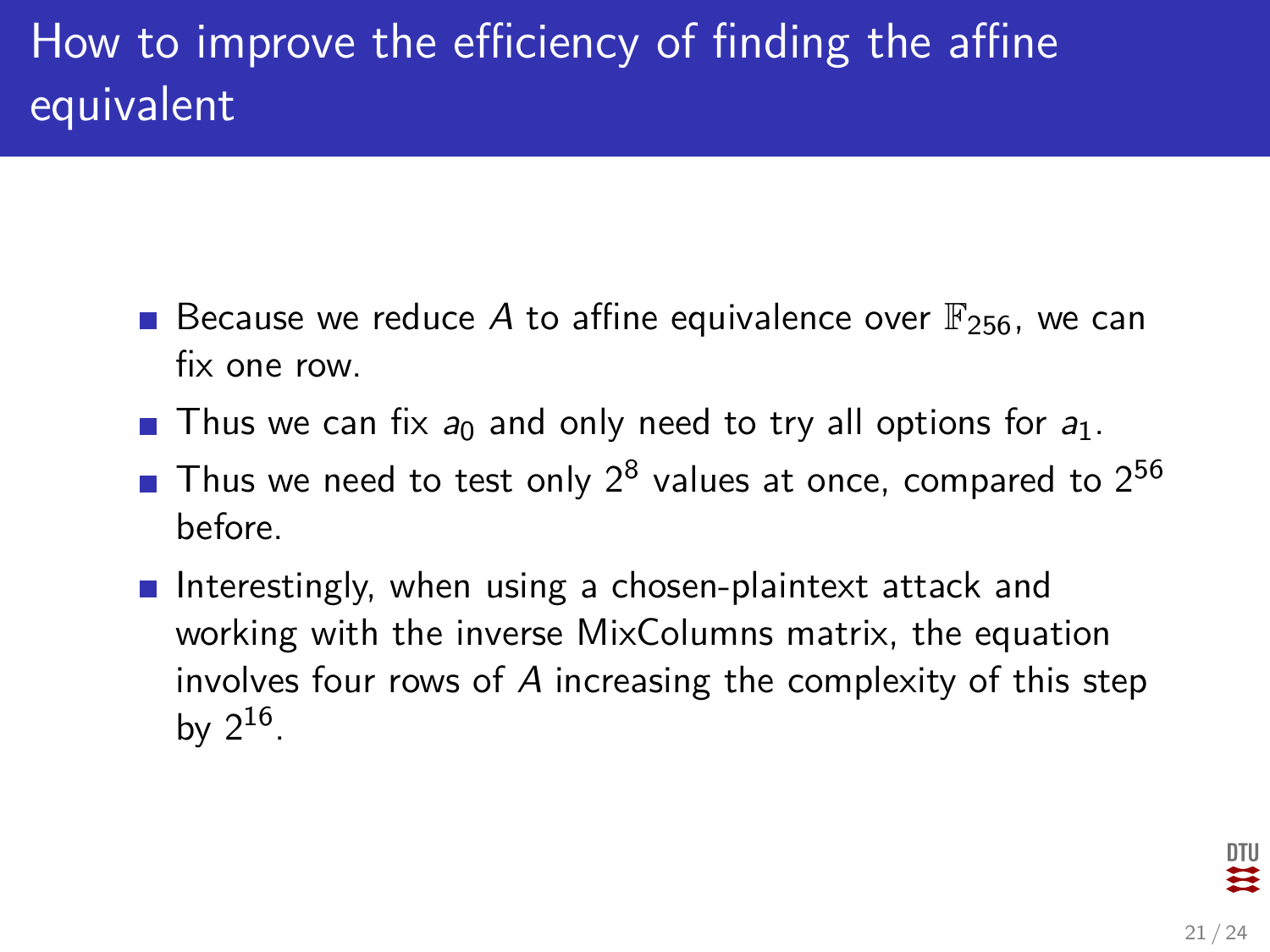Complexities given in encryption equivalents, plaintexts/ ciphertexts, and bytes respectively.

| Cipher             | Rnds | Time     | Data     | Mem      | Reference  |
|--------------------|------|----------|----------|----------|------------|
| SASAS              | २    | $2^{21}$ | 216      | $2^{20}$ | [BS01]     |
| AES-128 sec. S-box | 4    | $2^{17}$ | $2^{16}$ | $2^{16}$ | This work  |
| AES-128            | 4    | $2^{14}$ | $2^9$    |          | [DR02]     |
| AES-128 sec. S-box | 5    | $2^{38}$ | 240      | $2^{40}$ | This work  |
| AES-128            | 5    | $2^{38}$ | $2^{33}$ |          | [DR02]     |
| AES-128 sec. S-box | 6    | $2^{90}$ | $2^{64}$ | $2^{69}$ | This work  |
| AES-128            | 6    | 244      | $2^{34}$ | $2^{36}$ | $[FKL+00]$ |

Implemented attack for four rounds runs in less than one second.

DTU Ħ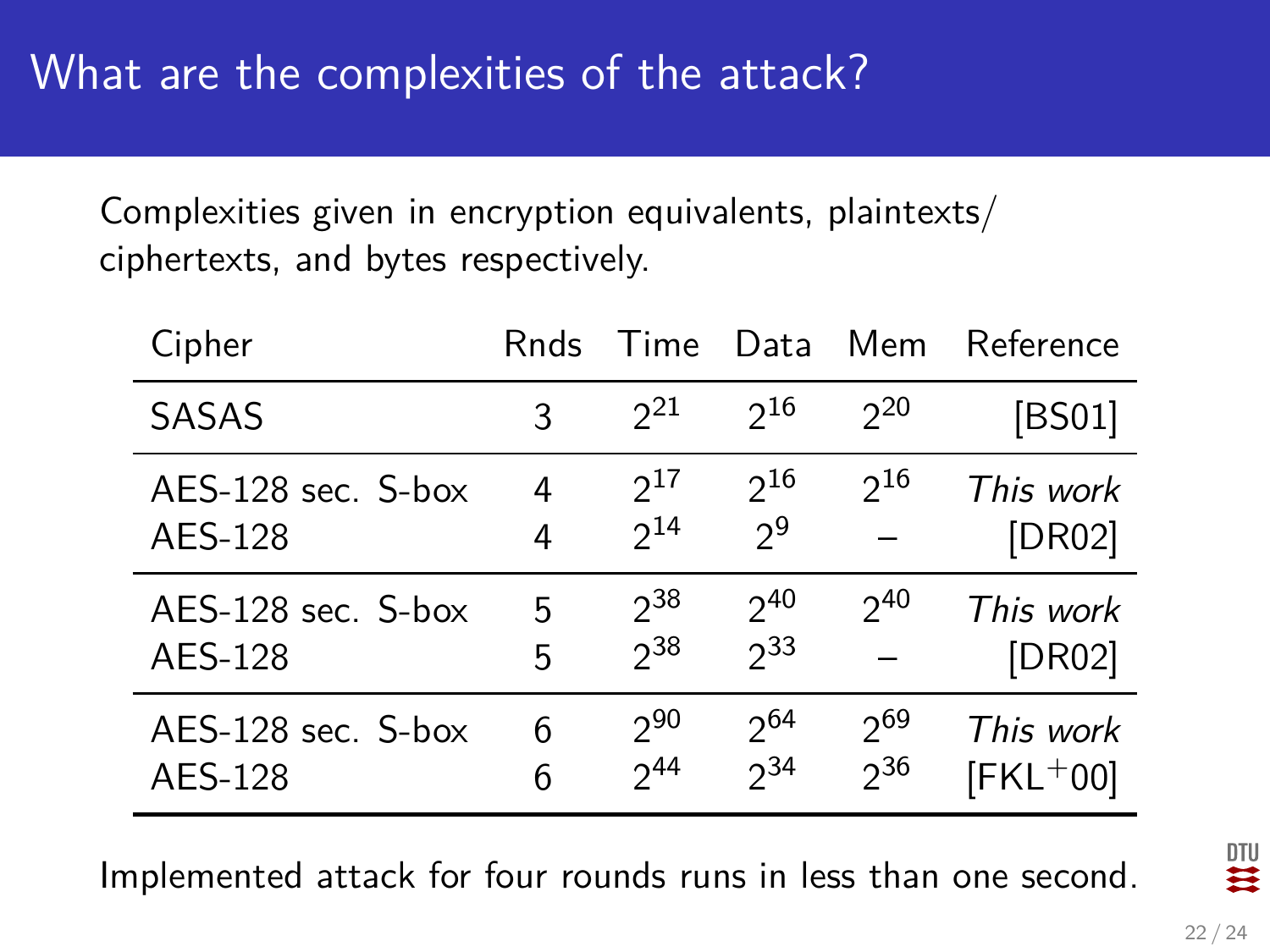### **Conclusions**

- Gain in security by using a secret S-box is low for up to six rounds
- **Using the R property instead of the P property can** significantly reduce the complexity of an attack
- Example of where complexity of attack depends on the direction (encryption/decryption)
- Open problems
	- What if all S-boxes are different (and still secret)?  $\rightarrow$  Closer to SASAS attack
	- What about more than 6 rounds?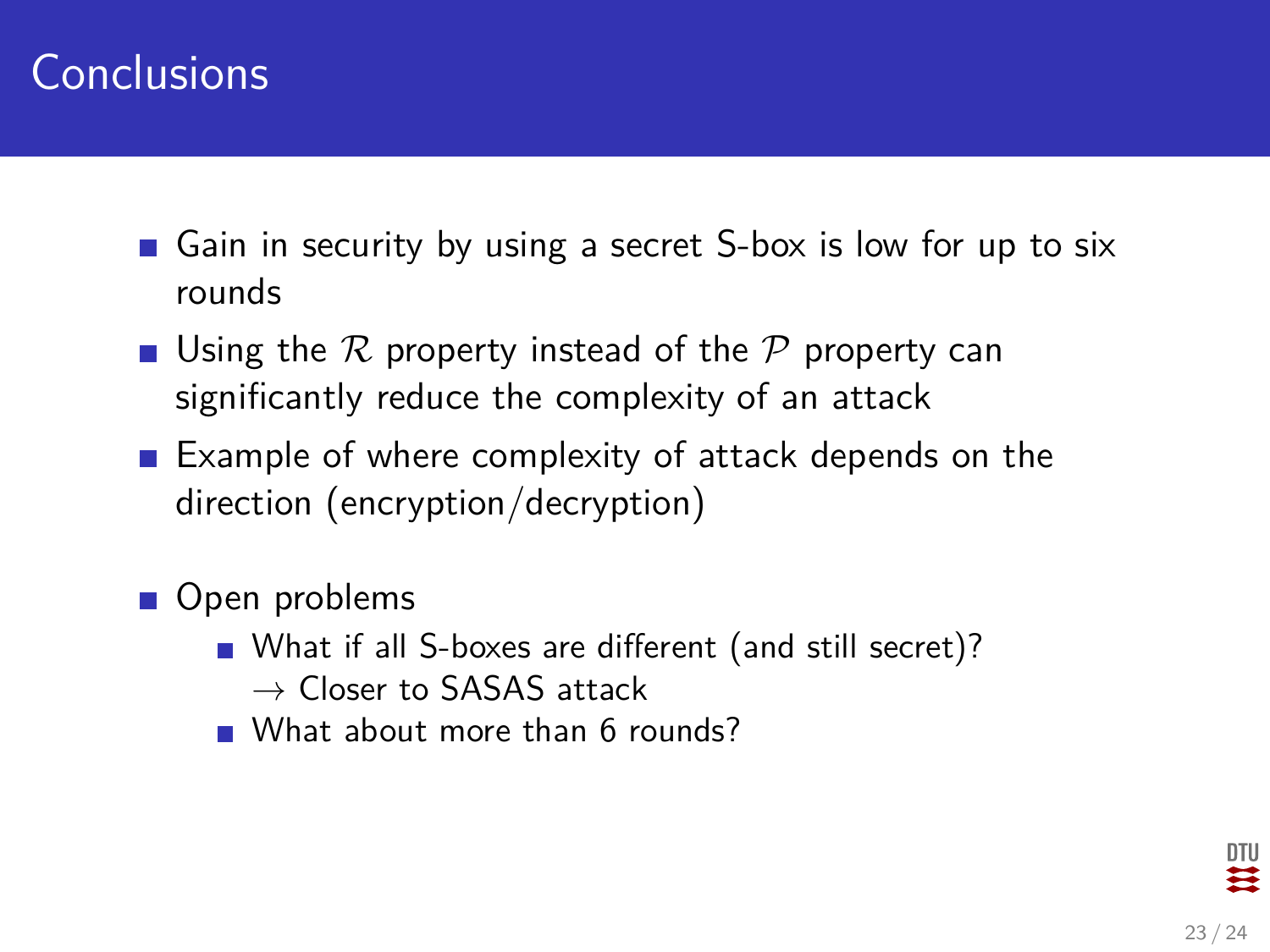### **Conclusions**

- Gain in security by using a secret S-box is low for up to six rounds
- **Using the R property instead of the P property can** significantly reduce the complexity of an attack
- Example of where complexity of attack depends on the direction (encryption/decryption)
- Open problems
	- What if all S-boxes are different (and still secret)?  $\rightarrow$  Closer to SASAS attack
	- What about more than 6 rounds?

### **Questions?**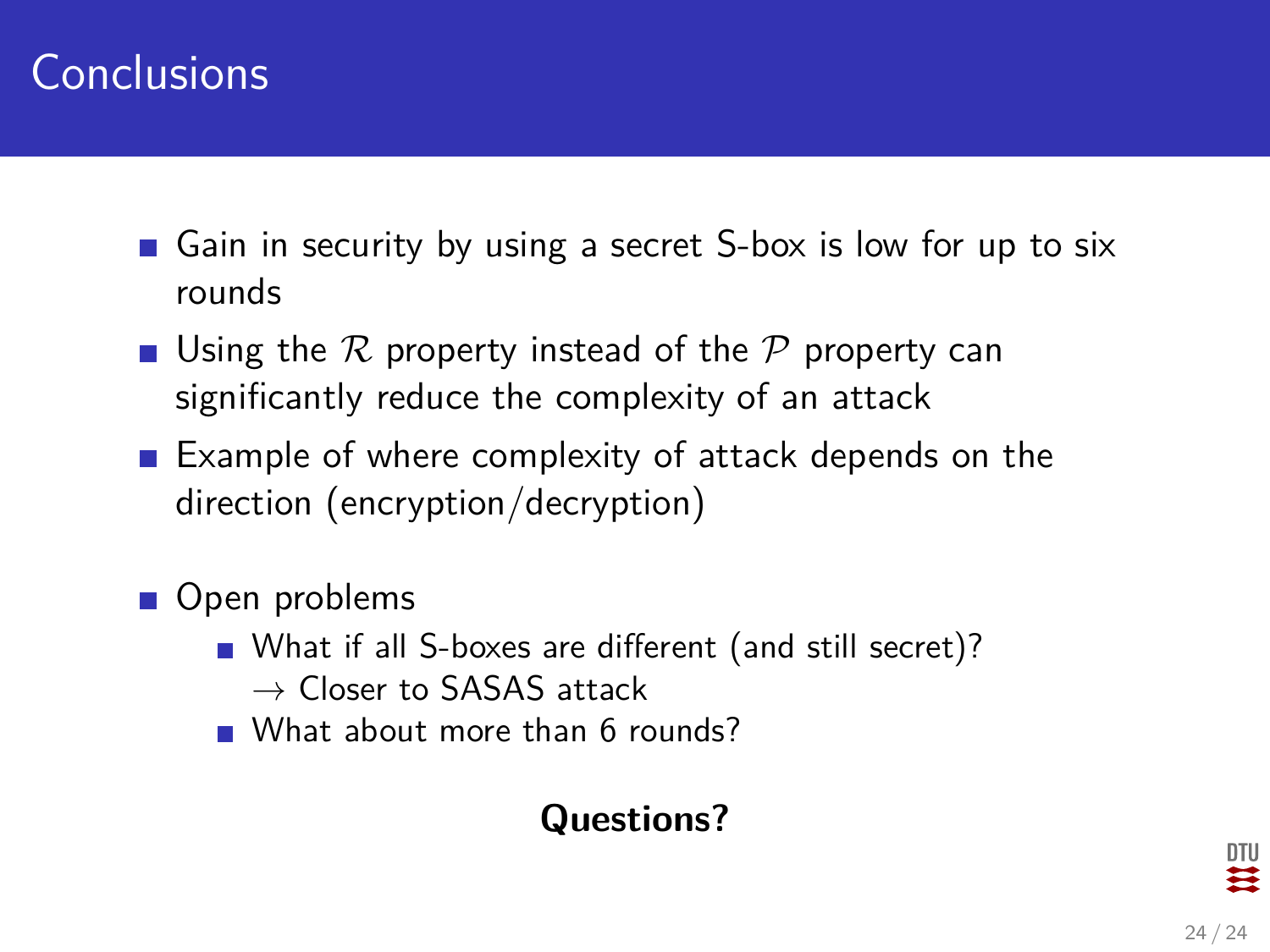### References I

<span id="page-24-0"></span>量 Alex Biryukov and Adi Shamir.

> Structural cryptanalysis of SASAS. In Birgit Pfitzmann, editor, EUROCRYPT 2001, volume 2045 of LNCS, pages 394–405, 2001.

<span id="page-24-1"></span>**Joan Daemen and Vincent Rijmen.** The Design of Rijndael: AES - The Advanced Encryption Standard. Information Security and Cryptography. Springer, 2002.

<span id="page-24-2"></span>螶 Niels Ferguson, John Kelsey, Stefan Lucks, Bruce Schneier, Michael Stay, David Wagner, and Doug Whiting. Improved cryptanalysis of Rijndael. In Bruce Schneier, editor, Fast Software Encryption, FSE 2000, volume 1978 of LNCS, pages 213–230, 2000.

DTU ≈